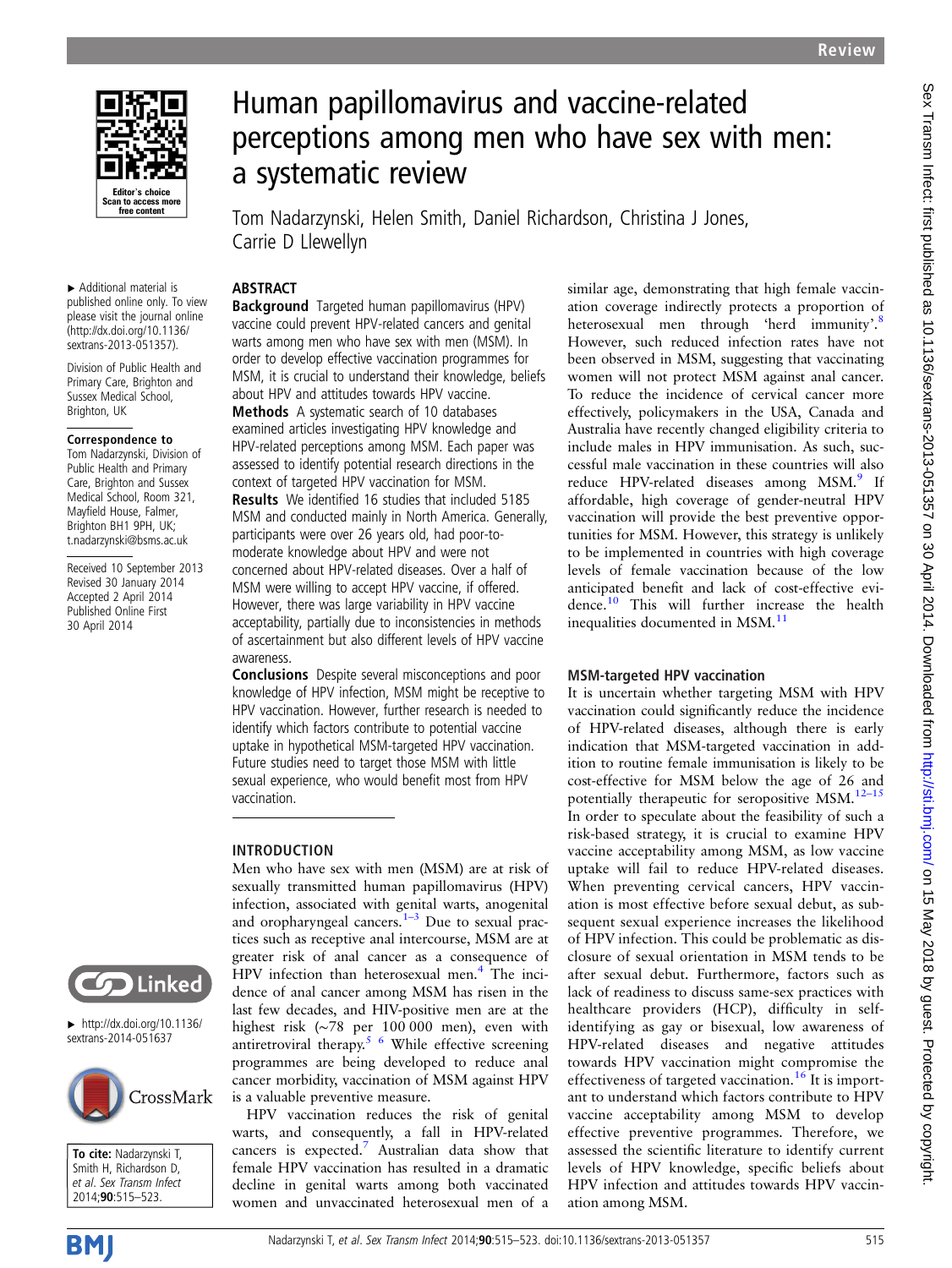#### METHODS

In accordance with PRISMA 2009 guidelines, $17$  10 electronic databases (figure 1) were systematically searched in December 2012 for studies investigating HPV knowledge, beliefs about HPV infection and attitudes towards HPV vaccine among MSM. Database search alerts were set up to identify newly published and relevant articles since the original database search. There were no geographical, time or publication-type restrictions, but only papers published in English were eligible. The references of reviewed articles were also hand-searched. Three international HPV experts and relevant search engines (eg, Google Scholar) were used to identify unpublished papers, reports and conference abstracts. Only articles reporting original quantitative primary data were included. These studies focused on MSM in relation to their sexual practices as well as selfidentified homosexual/gay and bisexual men. Studies aimed at males and measuring sexual orientation but reporting low numbers of MSM participants (ie, less than 30 or 5% of the sample) were excluded. Data of heterosexual men were excluded. These criteria were established to ensure that the data included in the review were sufficient to draw valuable conclusions in the context of selective vaccination for MSM. No comparisons with heterosexual populations were made.

The lead author (TN) scanned titles and abstracts from each database and fully reviewed articles that met the inclusion criteria. Shortlisted studies were then assessed by two reviewers (TN, CJJ) working independently to extract key data. For studies that reported males in general, specific data about MSM were requested from authors to supplement the published findings.

The STROBE checklist for observational studies<sup>[18](#page-7-0)</sup> and guidance for assessing risk of bias $19$  were used to examine scientific quality. Two authors (TN, CII) assessed each study for its methodological strengths and weaknesses, generalisability of findings, use of theoretical frameworks and reliability of measures to establish scientific quality of reporting. Additionally, we comparatively examined the usefulness of data from each study in the context of hypothetical MSM-targeted HPV vaccination, taking into account the number and age of MSM participants

995 records identified

287 Scopus 266 Web of Knowledge

125 EMBASE

62 ProQuest

12 PsychInfo Cochrane

PsychArticles

369 abstracts screened after duplicates removed

28 relevant articles reviewed for eligibility

primary studies included

31 CINAHL

 $\overline{2}$ 

 $\overline{1}$ 

16

112 Science Direct 97 Medline

through database searching

Figure 1 Review of articles for inclusion in systematic review.

and generalisability of the sample to the wider population of MSM below the age of 26 years. This criterion was in line with current HPV vaccine licence regulations. Based on these evaluations, each article was characterised as having lower, medium or higher comparative quality ([table 1\)](#page-2-0).

# **RESULTS**

## Study characteristics

Five studies involving MSM participants were excluded,<sup>[20](#page-7-0)-24</sup> and 16 studies [\(table 1](#page-2-0)) met the inclusion criteria. $25-40$  $25-40$  All studies were conducted prior to official HPV vaccine recommendation for men in the following countries between 2005 and March 2013: the USA (8), Australia (2), Canada (1), Italy (1), Sweden (1), Puerto Rico (1), Malaysia (1) and Hong Kong (1). Nine studies targeted MSM and seven recruited males regardless of sexual orientation. A total of 5185 men, selfidentified as gay/bisexual, took part in cross-sectional surveys. Most studies did not report separate data for homosexual and bisexual men, so the review reflects a general MSM population. The majority of participants were white, either in education or already holding a higher degree, and living in urban areas. Participants were aged between 16 and 71 years, three studies targeted MSM below the age of  $26$ .<sup>33 [36 39](#page-8-0)</sup> Participants were mainly recruited via convenience sampling within large urban areas: gay community events and meeting points (7), sexual health clinics (4), universities (3) and population-based panels (2). Five studies applied psychological models within their design using constructs from either the Health Belief Model or Theory of Planned Behaviour.

The quality assessment classified two articles as having higher quality, five as medium and nine as lower. We selected two studies as having higher comparative quality because their methodological approach and findings could be generalised to a larger MSM population, likely to be eligible for HPV vaccination. The STROBE checklist ([table 2\)](#page-4-0) revealed that descriptions of the measurements' sources/reliability, potential sources of bias in design, anticipated sample size and possible generalisability were frequently omitted from the text.

tailored to each database to identify relevant articles:

experience, intent\*, know\*, motivat\*, norm\*, percep\*,

12

5

 $\overline{1}$ 

duplicate papers

side effect\*, subject\*, understand\*, will\*) AND

(Human Papillomavirus, HPV) AND

(gay\*, msm, homosexual\*, bisexual\*).

Google Scholar

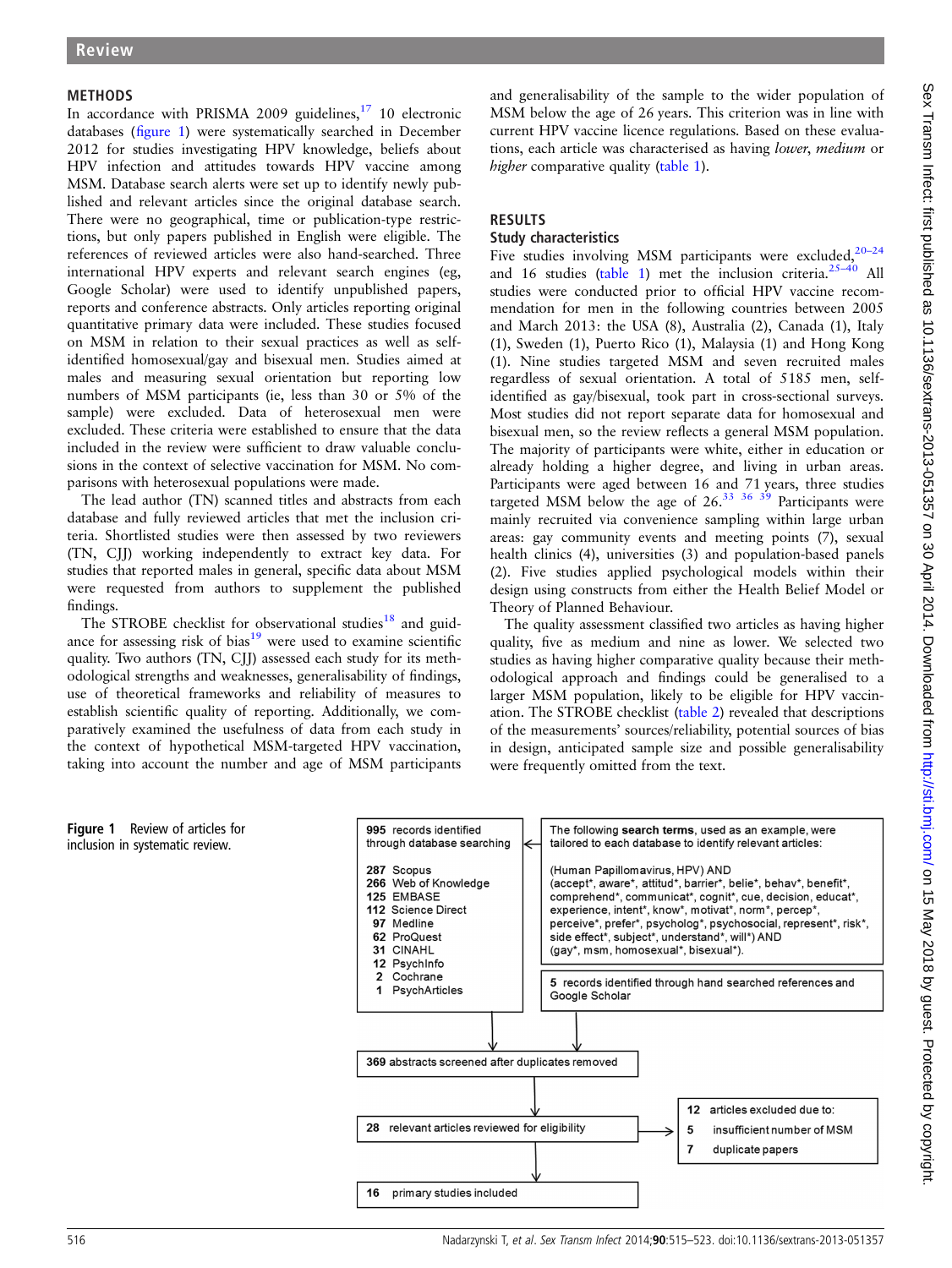<span id="page-2-0"></span>

| Author (year of publication)               | Country    | <b>Number</b><br>of MSM | Study design                                                                                                                                                          | <b>Selected characteristics</b>                                                                                                             | <b>Key variables</b>                                                                                                                                                                                                                                                                                                                                            | <b>HPV</b> vaccine<br>acceptability            | <b>Comparative</b><br>quality |
|--------------------------------------------|------------|-------------------------|-----------------------------------------------------------------------------------------------------------------------------------------------------------------------|---------------------------------------------------------------------------------------------------------------------------------------------|-----------------------------------------------------------------------------------------------------------------------------------------------------------------------------------------------------------------------------------------------------------------------------------------------------------------------------------------------------------------|------------------------------------------------|-------------------------------|
| Tider et al $(2005)^{25}$                  | <b>USA</b> | 1065                    | Questionnaire at two gay community events in<br>New York                                                                                                              | Mean age= $36$ (SD= $10$ )<br>65% white/European                                                                                            | HPV knowledge<br>Sexual history                                                                                                                                                                                                                                                                                                                                 | <b>NR</b>                                      | Lower                         |
| Pitts et al $(2007)^{26}$                  | Australia  | 384                     | Questionnaire at gay community event in<br>Melbourne                                                                                                                  | Mean age=37 (range: 16-67)<br>58% had high education qualification<br>67% in full-time employment                                           | HPV knowledge<br>HPV information source<br>HPV risk factors beliefs<br>Healthcare access                                                                                                                                                                                                                                                                        | <b>NR</b>                                      | Medium                        |
| Simatherai et al (2009) <sup>27</sup>      | Australia  | 200                     | Questionnaire for gay/bisexual men at sexual<br>health clinic in Melbourne                                                                                            | Median age=27 (range 19-71)                                                                                                                 | Willing to pay \$A450 for HPV vaccine*<br>HPV awareness<br>Sexual history<br>Sexual orientation disclosure                                                                                                                                                                                                                                                      | 47%                                            | Lower                         |
| Reiter et al (2009) <sup>28</sup>          | <b>USA</b> | 312†                    | Internet-based questionnaire for males via<br>pre-existing panel of US households                                                                                     | Age range 18-59 (4.5% 18-26)<br>81% non-Hispanic white<br>56% had high education qualification<br>94% living in urban area                  | HPV vaccine acceptability*<br>HPV knowledge<br>Concern<br>Perceived susceptibility<br>Perceived severity<br>Perceived vaccine effectiveness<br>Perceived barriers<br>Anticipated regret<br>Cue to action<br>Sexual history                                                                                                                                      | 74%                                            | Medium                        |
| Sundstrom et al $(2010)$ <sup>+29</sup>    | Sweden     | 75†                     | Multimodal nationwide survey of 14 000 adults<br>recruited from the Swedish Population Register                                                                       | Mean age= $24$ (SD=3, range $18-31$ )<br>86% born in Sweden<br>75% had high education qualification<br>55% living in rural area             | Willingness to get vaccinated*<br>Willingness to get vaccinated at any cost*<br>Willingness to pay some cost of the<br>vaccination*<br>HPV awareness<br>Perceived risk<br>Belief about vaccine<br>Sexual history<br>Willingness to pay for vaccine<br>HPV vaccine information request<br>Reasons to abstain from HPV vaccine<br>Beliefs about compensating risk | 79%<br>7%<br>31%                               | Lower                         |
| Hernandez et al (2010) $\pm$ <sup>30</sup> | <b>USA</b> | 88†                     | Questionnaire for males at university campus<br>and general public in Hawaii                                                                                          | 23% were under 26 years old                                                                                                                 | HPV vaccine acceptability*                                                                                                                                                                                                                                                                                                                                      | 75%                                            | Lower                         |
| Thomas and Goldstone<br>$(2011)^{31}$      | <b>USA</b> | 191                     | Telephone and face-to-face survey at practice for<br>HPV treatment offering 'off-label' HPV vaccine<br>for gay/bisexual men                                           | Mean age=37 (range 22-56)<br>80% white<br>86% previously diagnosed with HPV<br>50% diagnosed with non-HPV STI                               | Paid for HPV vaccine when offered (uptake)*<br>HPV knowledge<br>HPV vaccine information source<br>Perceived barriers<br>Perceived benefits<br>Cue to action<br>Risk compensation                                                                                                                                                                                | 65%                                            | Lower                         |
| Blackwell and Eden (2011) <sup>32</sup>    | <b>USA</b> | 89                      | Questionnaire at various gay pride and gay<br>community events                                                                                                        | Mean age= $32$ (SD= $13$ )<br>75% white<br>31% married/living with partner<br>67% had high education qualification                          | HPV knowledge<br>HPV information source                                                                                                                                                                                                                                                                                                                         | <b>NR</b>                                      | Medium                        |
| Wheldon et al $(2011)^{33}$                | <b>USA</b> | 179                     | Internet-based questionnaire for gay/bisexual<br>men through snowball sampling method via<br>student organisations at 23 colleges and<br>universities in southeast US | Mean age=21.6 (SD=3)<br>68% white<br>78% were in education<br>39% knows someone who received HPV<br>vaccine<br>10% had no sexual experience | Likely to get vaccinated*<br>HPV vaccine intentions*<br>HPV knowledge<br>Perceived susceptibility<br>Perceived severity<br>Perceived benefits                                                                                                                                                                                                                   | 36% Mean=4.5<br>$(SD=1.3, \text{ range } 1-7)$ | High                          |

517

Sex Transm Infect: first befieled by copyright. Approached the Downloaded from http://em/ on 15014. Protected by dected by copyright.

Review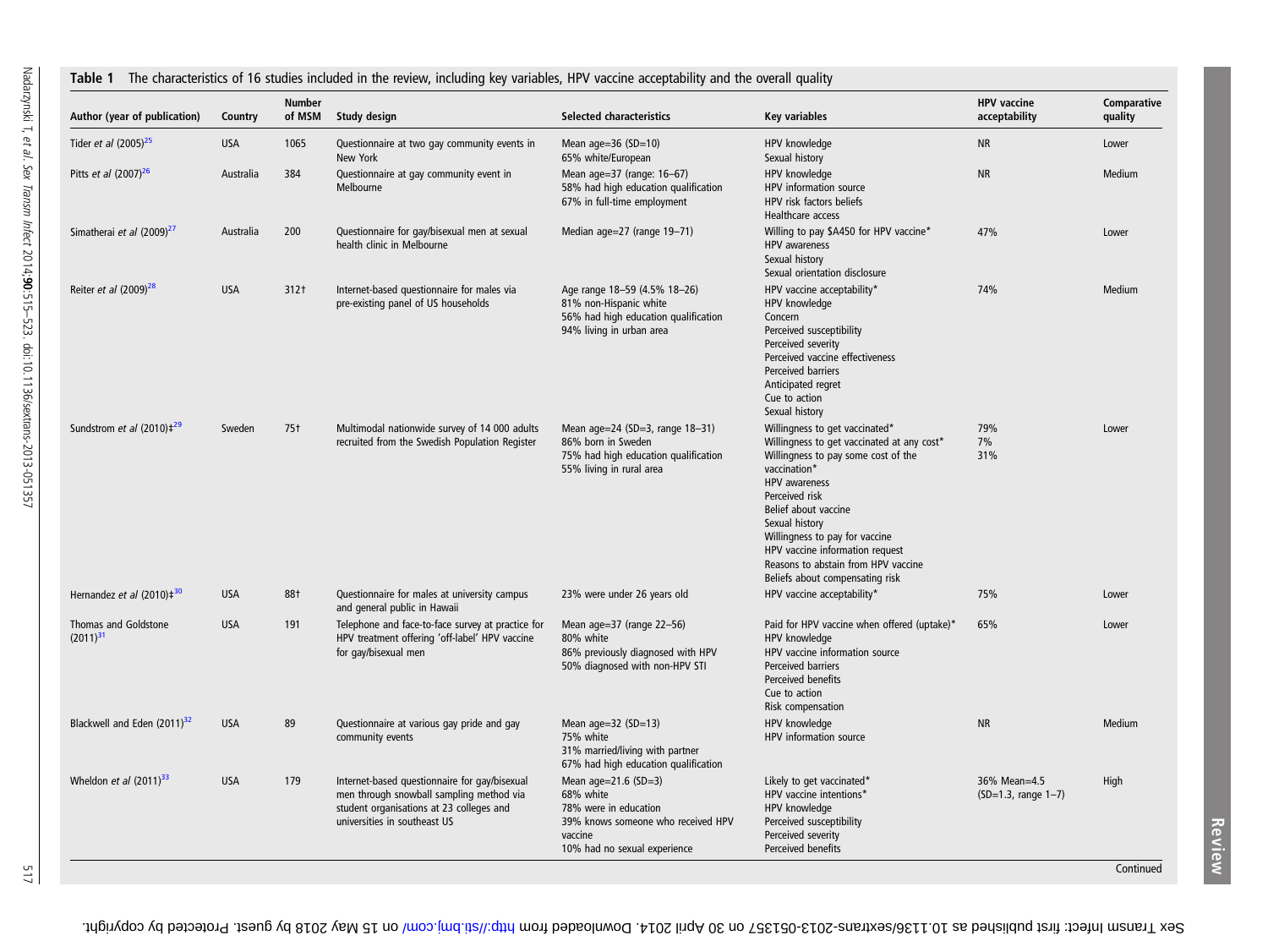| г |
|---|
|   |
|   |

| Author (year of publication)            | Country        | <b>Number</b><br>of MSM | Study design                                                               | <b>Selected characteristics</b>                                                                                                                                                                  | Key variables                                                                                                                                                                                                                                                                                | <b>HPV</b> vaccine<br>acceptability | <b>Comparative</b><br>quality |
|-----------------------------------------|----------------|-------------------------|----------------------------------------------------------------------------|--------------------------------------------------------------------------------------------------------------------------------------------------------------------------------------------------|----------------------------------------------------------------------------------------------------------------------------------------------------------------------------------------------------------------------------------------------------------------------------------------------|-------------------------------------|-------------------------------|
|                                         |                |                         |                                                                            |                                                                                                                                                                                                  | Perceived barriers<br>Self-efficacy<br>Attitudes towards HPV vaccine<br>Subjective norms<br>Perceived behavioural control                                                                                                                                                                    |                                     |                               |
| Pelullo et al $(2012)^{34}$             | Italy          | 630+                    | Face-to-face interview at gay community venues<br>in Naples                | Mean age=26 (SD=7, range: $16-62$ )<br>90% married<br>89% employed<br>14% had high education qualification                                                                                       | HPV vaccine acceptability*<br>HPV knowledge                                                                                                                                                                                                                                                  | <b>NR</b>                           | Medium                        |
| Colón-López et al (2012)‡ <sup>35</sup> | Puerto<br>Rico | 58†                     | Ouestionnaire for males and females at sexual<br>health clinic in San Juan | Mean age= $38$ (SD= $13$ )<br>68% HIV positive                                                                                                                                                   | HPV vaccine willingness*<br><b>HPV</b> awareness<br>HPV vaccine awareness<br>Perceived susceptibility                                                                                                                                                                                        | 21%                                 | Lower                         |
| Al-Naggar (2012) $\pm$ <sup>36</sup>    | Malaysia       | 46†                     | Questionnaire for males on university campus in<br>Shah Alam               | Mean $aqe=21$ (SD=2)<br>100% had not heard of HPV vaccine                                                                                                                                        | Likelihood of getting HPV vaccine*<br>HPV vaccine awareness<br>Sexual history                                                                                                                                                                                                                | 0%                                  | Lower                         |
| Rank et al (2012) <sup>37</sup>         | Canada         | 1169                    | Questionnaire at various gay community events<br>in Vancouver              | Median age=33<br>77% white<br>79% had high education qualification<br>18% HIV positive<br>56% have more than 5 sexual partners<br>26% use recreational drugs<br>18% diagnosed with genital warts | HPV vaccine acceptability*<br>HPV knowledge<br>Sexual orientation disclosure                                                                                                                                                                                                                 | 67%                                 | Higher                        |
| Sanchez et al $(2012)^{38}$             | <b>USA</b>     | 116                     | Ouestionnaire at sexual health clinic<br>in New York City                  | Median age= $25 \pm 7.8$ (range 17-62)<br>46% non-Hispanic white<br>10% diagnosed with genital warts                                                                                             | HPV vaccine acceptability*<br>HPV knowledge<br>Perceived risk                                                                                                                                                                                                                                | 86%                                 | Lower                         |
| Gutierrez et al (2013) <sup>39</sup>    | <b>USA</b>     | 41 <sup>†</sup>         | Questionnaire of a community-based<br>convenience sample in Philadelphia   | Median age=18 (range 13-21)<br>77% African-American                                                                                                                                              | HPV vaccine intentions*<br>HPV knowledge<br><b>Attitudes</b><br>Subjective norms<br>Perceived behavioural control                                                                                                                                                                            | $Mean=2.6$<br>$(SD=1.2, range 1-5)$ | Lower                         |
| Lau et al $(2013)^{40}$                 | Hong Kong      | 542                     | Face-to-face questionnaire at various gay venues<br>in Hong Kong           | 25% were 18-25 years old<br>75% were 26-60 years old                                                                                                                                             | Intention to uptake HPV vaccine*<br>Intention to pay for the vaccine*<br>Intention to uptake free HPV vaccine*<br>HPV knowledge<br>Perceived susceptibility<br>Perceived severity<br>Perceived benefits<br>Perceived barriers<br>Perceived self-efficacy<br>Cues to action<br>Sexual history | 20%<br>29%<br>79%                   | Medium                        |

518

Sex Transm Infect: first befieled by copyright. Approached the Downloaded from http://em/ on 15014. Protected by dected by copyright.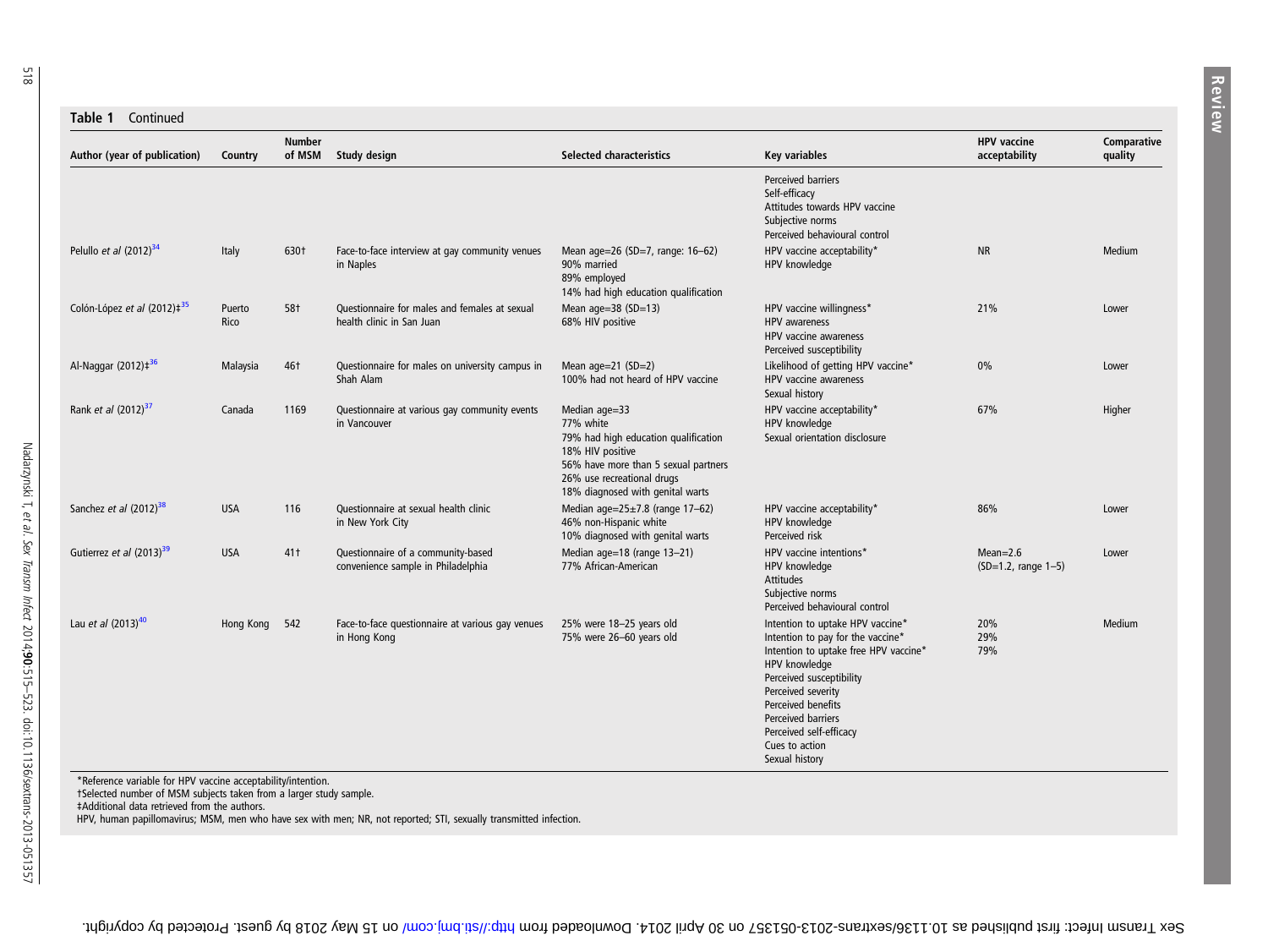| Author<br>(year of<br>publication)       |                 | Intro                    |                   | <b>Methods</b> | Results  |          |          |                                                             |              |                          |                           |                               |                   | <b>Discussion</b>  |                 |                 |                   |              |                |              |                                                             |                  |
|------------------------------------------|-----------------|--------------------------|-------------------|----------------|----------|----------|----------|-------------------------------------------------------------|--------------|--------------------------|---------------------------|-------------------------------|-------------------|--------------------|-----------------|-----------------|-------------------|--------------|----------------|--------------|-------------------------------------------------------------|------------------|
|                                          | Title           |                          |                   |                |          |          |          |                                                             |              |                          |                           |                               |                   |                    |                 |                 |                   |              |                |              |                                                             |                  |
|                                          | and<br>abstract | Background/<br>rationale | Objectives design | Study          |          |          |          | Data sources/<br>Setting Participants Variables measurement |              | Study<br>Bias size       | Quantitative<br>variables | <b>Statistical</b><br>methods | Participants data | <b>Descriptive</b> | Outcome<br>data | Main<br>results | Other<br>analysis | Key          |                |              | results Limitations Interpretation Generalisability Funding |                  |
| Tider et al<br>$(2005)^{25}$             | $\mathbf{1}$    |                          | $\mathbf{1}$      | $\Omega$       |          |          | $\Omega$ | $\Omega$                                                    | $\Omega$     | $\overline{0}$           | $\Omega$                  | $\mathbf{0}$                  | $\Omega$          | $\mathbf{0}$       | $\mathbf{0}$    |                 | $\mathbf{0}$      | $\Omega$     | $\Omega$       | $\Omega$     | $\Omega$                                                    | $\Omega$         |
| Pitts et al $(2007)^{26}$                |                 | $\mathbf{1}$             |                   |                |          | $\Omega$ |          | $\mathbf{0}$                                                |              | $\Omega$                 | $\Omega$                  |                               |                   |                    |                 |                 | $\Omega$          |              | $\Omega$       | $\Omega$     | $\Omega$                                                    |                  |
| Simatherai et al<br>$(2009)^{27}$        |                 | $\mathbf{0}$             | $\Omega$          | $\Omega$       |          |          |          | $\mathbf{0}$                                                | $\Omega$     |                          |                           | $\Omega$                      | $\Omega$          |                    |                 |                 | $\mathbf{0}$      |              | $\Omega$       | $\Omega$     | $\Omega$                                                    |                  |
| Reiter et al<br>$(2009)^{28}$            |                 | $\mathbf{1}$             | $\mathbf{1}$      |                |          |          |          | $\mathbf{0}$                                                | $\Omega$     |                          |                           |                               |                   |                    |                 |                 |                   | $\mathbf{1}$ | $\mathbf{1}$   | $\mathbf{1}$ |                                                             |                  |
| Sundstrom et al<br>$(2010)^{29}$         |                 | $\overline{1}$           | $\overline{1}$    |                |          |          |          | $\overline{1}$                                              | $\mathbf{0}$ |                          | $\Omega$                  |                               |                   | $\mathbf{1}$       |                 | $\mathbf{1}$    |                   | $\mathbf{1}$ | $\mathbf{1}$   |              |                                                             |                  |
| Hernandez et al<br>$(2010)^{30}$         |                 | $\mathbf{1}$             | $\mathbf{0}$      |                |          |          |          | $\pmb{0}$                                                   | $\mathbf{0}$ |                          |                           |                               | $\mathbf{1}$      | $\overline{1}$     |                 | $\mathbf{1}$    |                   | $\mathbf{1}$ | $\overline{1}$ |              | $\Omega$                                                    |                  |
| Thomas and<br>Goldstone<br>$(2011)^{31}$ | $\mathbf{1}$    | $\overline{1}$           | $\overline{1}$    |                |          |          |          | $\pmb{0}$                                                   | $\mathbf{0}$ | $\overline{\phantom{0}}$ |                           |                               | $\mathbf{1}$      | $\mathbf{1}$       |                 |                 |                   | $\mathbf{1}$ | $\overline{1}$ | $\mathbf{1}$ | $\mathbf 0$                                                 |                  |
| Blackwell and<br>Eden<br>$(2011)^{32}$   |                 | $\overline{1}$           | $\mathbf{1}$      |                |          |          |          | $\overline{1}$                                              | $1 \quad 1$  |                          | $\mathbf{1}$              |                               |                   |                    |                 | $\mathbf{1}$    | $\pmb{0}$         | $\mathbf{1}$ | $\overline{1}$ |              | $\mathbf 0$                                                 |                  |
| Wheldon et al<br>$(2011)^{33}$           | $\mathbf{1}$    | $\overline{1}$           | $\mathbf{1}$      |                |          |          |          | $\overline{1}$                                              | $1 \quad 1$  |                          |                           |                               | $\mathbf{1}$      | $\mathbf{1}$       |                 |                 |                   | $\mathbf{1}$ |                |              | $\mathbf{0}$                                                |                  |
| Pelullo et al<br>$(2012)^{34}$           |                 | $\overline{1}$           | $\overline{1}$    |                |          |          |          | $\overline{1}$                                              | $1 \quad 1$  |                          |                           |                               | $\overline{1}$    | $\mathbf{1}$       |                 | $\mathbf{1}$    |                   |              | $\mathbf{1}$   | $\mathbf{1}$ |                                                             |                  |
| Colón-López et al<br>$(2012)^{35}$       |                 | $\overline{1}$           | $\mathbf{1}$      |                |          |          |          | $\mathbf{1}$                                                | $\mathbf{0}$ | $\Omega$                 |                           |                               |                   |                    |                 |                 | $\mathbf{0}$      |              | $\mathbf{0}$   | $\mathbf{0}$ | $\Omega$                                                    |                  |
| Al-Naggar<br>$(2012)^{36}$               |                 |                          | $\mathbf{1}$      |                |          |          |          | $\mathbf{0}$                                                | $\mathbf{0}$ | $\overline{0}$           | $\Omega$                  |                               |                   |                    |                 |                 | $\mathbf{0}$      |              |                |              | $\Omega$                                                    |                  |
| Rank et al<br>$(2012)^{37}$              |                 | $\mathbf{1}$             | $\mathbf{0}$      |                |          |          |          | $\mathbf{0}$                                                | $\mathbf{0}$ |                          |                           |                               | $\mathbf{1}$      |                    |                 |                 | $\mathbf{0}$      | $\mathbf{1}$ | $\mathbf{1}$   | $\mathbf{1}$ | $\Omega$                                                    |                  |
| Sanchez et al<br>$(2012)^{38}$           |                 | $\mathbf 0$              | $\mathbf{0}$      | $\Omega$       |          | $\Omega$ | $\Omega$ | $\Omega$                                                    | $\mathbf{0}$ | $\Omega$                 | $\Omega$                  | $\mathbf{0}$                  |                   | $\mathbf{0}$       |                 |                 | $\mathbf{0}$      |              | $\Omega$       | $\mathbf{0}$ | $\Omega$                                                    | $\Omega$         |
| Gutierrez et al<br>$(2013)^{39}$         |                 | $\overline{1}$           | $\overline{1}$    |                | $\Omega$ |          |          | $\overline{1}$                                              | $\mathbf{0}$ | $\Omega$                 |                           |                               |                   |                    |                 |                 | $\mathbf{0}$      | $\mathbf{1}$ |                |              |                                                             |                  |
| Lau et al (2013) <sup>40</sup>           |                 | $\overline{1}$           | $\overline{1}$    |                |          |          |          | $\mathbf{0}$                                                |              |                          | $\Omega$                  |                               | $\overline{1}$    |                    |                 |                 |                   |              |                |              |                                                             | $\mathbf{0}$     |
| Total                                    | 16              | 14                       | 12                | 13             | 12       | 12       | 14       | 6                                                           |              | 9                        | 10 <sup>10</sup>          | 13                            | 14                | 14                 | 14              | 16              | $\overline{7}$    | 15           | 11             | 11           | 5                                                           | 10 <sup>10</sup> |

<span id="page-4-0"></span>Table 2 The result of the STROBE checklist assessment for reporting in observational studies

519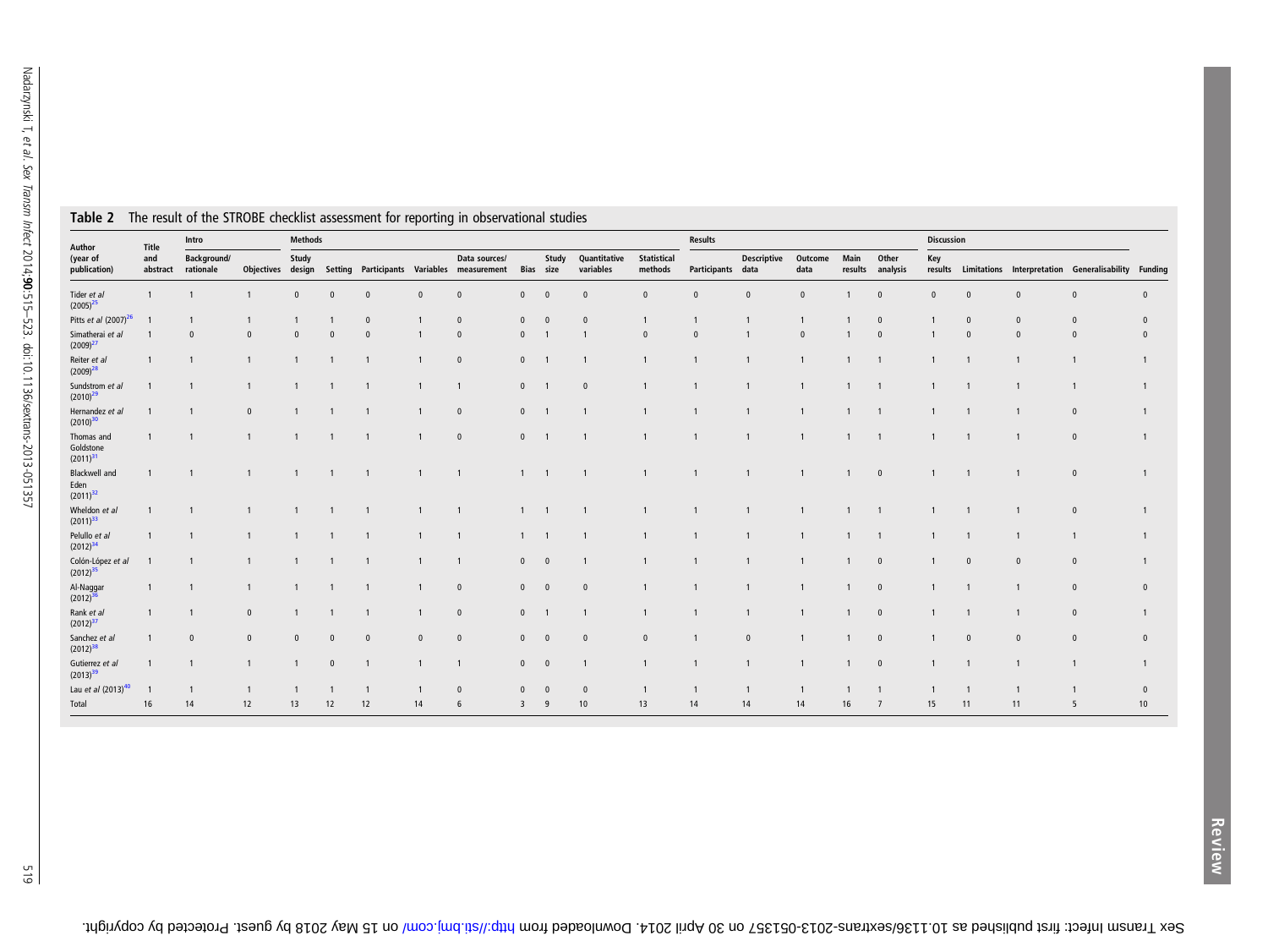#### Knowledge about HPV

The majority of MSM sampled had a poor understanding of HPV and its causal role in cancer. On average, 63% (range 20– 93%, 11 studies) had heard of HPV but fewer (39%; range 0– 86%, five studies) were aware of HPV vaccine. Most MSM were more aware of 'a warts virus' rather than HPV per se. One study demonstrated that 63% of HPV-infected MSM reported having genital warts, but not HPV.<sup>[25](#page-7-0)</sup> In a Swedish study, 20% reported hearing about HPV and 93% about condyloma.<sup>29</sup> Eight studies<sup>26</sup> <sup>28</sup> <sup>31–[33](#page-7-0)</sup> <sup>38–[40](#page-8-0)</sup> used scales to assess HPV knowledge, showing that 36–75% of MSM associated HPV with sexual activity. While half knew HPV caused genital warts, fewer associated HPV with anal (32–53%), oral (25–47%) and penile (28–31%) cancers.<sup>28 33</sup> <sup>34</sup> Between 22% and 55% recognised smoking, receptive anal intercourse, multiple sexual partners and unprotected sexual intercourse as the main risk factors for anal cancer.[26 28 34](#page-7-0) Half of MSM knew HPV affects both sexes, and that infection may be asymptomatic. $^{28}$  The most cited sources of HPV information were primary care doctors and nurses, other healthcare professionals (HCP), magazines, television adverts, family members and friends. $28\frac{31}{10}$ 

## Perceptions of HPV

The majority of participants did not perceive themselves at risk of HPV or related diseases. There were greater perceptions of vulnerability to genital warts than anal cancer. Half of MSM in the Hong Kong sample had misconceptions about HPV, such as it being of low infectivity or controlled by antibiotics.<sup>[40](#page-8-0)</sup> Most MSM in the US population-based study reported low levels of concern about developing HPV-related disease.<sup>28</sup> While 60% of New York sexual health clinic attendees considered themselves susceptible to HPV,  $30\%$  perceived a risk of anal cancer.<sup>[38](#page-8-0)</sup> In contrast, three studies indicated that the majority of MSM thought HPV-related diseases such as anal cancer were severe and had a potentially damaging impact on health.<sup>[28 33](#page-7-0) [40](#page-8-0)</sup>

## Attitudes towards HPV vaccine

Most MSM showed positive attitudes towards HPV vaccine. Two studies reported that MSM believed HPV vaccination would be good, safe, smart, easy, important and harmless.<sup>[33](#page-7-0)</sup> [39](#page-8-0) In general, MSM considered the HPV vaccine effective in preventing HPV-related diseases, with one study indicating lower perceived effectiveness in preventing genital warts than cancers. $40$  One study showed that young MSM believed they would be generally encouraged by their family and friends to be vaccinated.<sup>[39](#page-8-0)</sup> Five studies showed that MSM were concerned about high vaccine costs and possible side effects.28–[30 33](#page-7-0) [40](#page-8-0) Factors such as fear of needles or difficulties accessing the clinic were perceived as potential barriers to receive the vaccine. $30$  MSM expressed concerns about HPV vaccine safety, availability, lack of approval from healthcare authorities and number of doses needed to be effective.28–[30](#page-7-0) [40](#page-8-0) In two studies, 78% of MSM had disclosed same-sex practices to their HCP and 93% would be willing to disclose their sexual orientation in order to be vaccinated.<sup>27</sup> <sup>37</sup> MSM would also largely regret refusing HPV vaccination if diag-nosed with HPV-related cancer later in life.<sup>[28](#page-7-0)</sup>

## HPV vaccine acceptability

Over half of MSM would accept HPV vaccination (mean=56%, median=65%, range 0–86%, 12 studies). There were no clear trends in HPV vaccine acceptability across various sampling venues, time of data collection and geographical location. To determine vaccine acceptability, four studies used willingness to

receive the vaccine,  $x^{28-30}$  [37](#page-8-0) three willingness to pay for the vaccine,  $27 \frac{29}{40}$  one likelihood of getting the HPV vaccine,  $36$ three *intentions to be vaccinated*<sup>[33](#page-7-0) 39</sup> 40 and one estimated actual vaccine uptake status when it was offered 'off-label'.<sup>[31](#page-7-0)</sup> The results were highly heterogeneous, and there were large differences between measures. For example, surveys that measured hypothetical intentions to receive the vaccine as an approximation of vaccine acceptability reported lower rates than those asking about *willingness* to receive HPV vaccine.

Awareness about HPV vaccine was related to vaccine acceptability. The studies conducted in the USA reported generally higher rates of HPV awareness and also greater willingness to be vaccinated.<sup>[28](#page-7-0)</sup>  $30-31$   $33$   $38$  For example, 85% of MSM from a New York sexual health clinic had heard of HPV and 86% reported willingness to receive the vaccine.<sup>[38](#page-8-0)</sup> In contrast, none of the Malaysian MSM participants had previously heard of HPV vaccine and none considered themselves likely to receive it.<sup>[36](#page-8-0)</sup>

Studies asking about willingness to pay reported lower acceptability than studies not addressing cost. Proposed greater personal vaccination cost was also associated with lower vaccine acceptability. While 41% of MSM in the Swedish sample would accept the vaccine if free of charge, only 7% would accept it at any cost.[29](#page-7-0) Similarly, participants from Hong Kong showed higher rates of intention to be vaccinated when the HPV vaccine was free compared with  $$1000-2000$  per shot (79% vs 29%).<sup>40</sup>

Three studies reported no significant associations between the age of participants and vaccine acceptability, demonstrating that there was no difference in willingness to be vaccinated between younger and older MSM.<sup>28</sup> 33<sup>37</sup> One study also showed that there were no differences in HPV knowledge associated with age.<sup>26</sup>

[Table 3](#page-6-0) summarises statistically significant correlates of HPV vaccine acceptability among MSM across five studies.<sup>28</sup> <sup>31</sup> <sup>33</sup> <sup>37</sup> <sup>40</sup> The most frequently cited correlates of MSM HPV vaccine acceptability were HPV knowledge, perceived severity of HPV-related diseases, perceived risk of HPV-related diseases, perceived benefits of HPV vaccine and doctor's recommendation.

## **DISCUSSION**

This review demonstrates that MSM showed insufficient knowledge of HPV-related cancers and the availability of HPV vaccine as a method of prevention. Most MSM failed to recognise HPV risk; however, anogenital cancers were generally perceived as severe. Despite little knowledge, more than half of MSM were willing to accept HPV vaccination. The observed differences in acceptability could be explained by variations in HPV awareness, specific barriers such as perceived vaccine cost, uncertainty about personal eligibility, side effects and perceptions of vaccine effectiveness. These findings are useful in the context of targeted vaccination, as little knowledge about HPV, low perceived susceptibility to HPV infection, negative attitudes towards the vaccine and lack of readiness to discuss same-sex practices with HCPs are likely to compromise the effectiveness of this preventive method. Previous studies have shown that individuals unaware of their risk and those with negative attitudes are less likely to adopt self-protective behaviours.<sup>[41 42](#page-8-0)</sup>

Nevertheless, for individuals unaware of HPV, attitudes such as the willingness to accept vaccination are likely to be constructed instantly rather than revealed if faced with vaccination offer. These attitudes are usually weak, unstable and most likely dependent on the environment under which the decision is made.<sup>[43](#page-8-0)</sup> It is possible that unaware MSM would construct stronger HPV vaccination preferences when facing doctor's recommendation in a clinical setting rather than answering a vaccine-related questionnaire. Therefore, future studies need to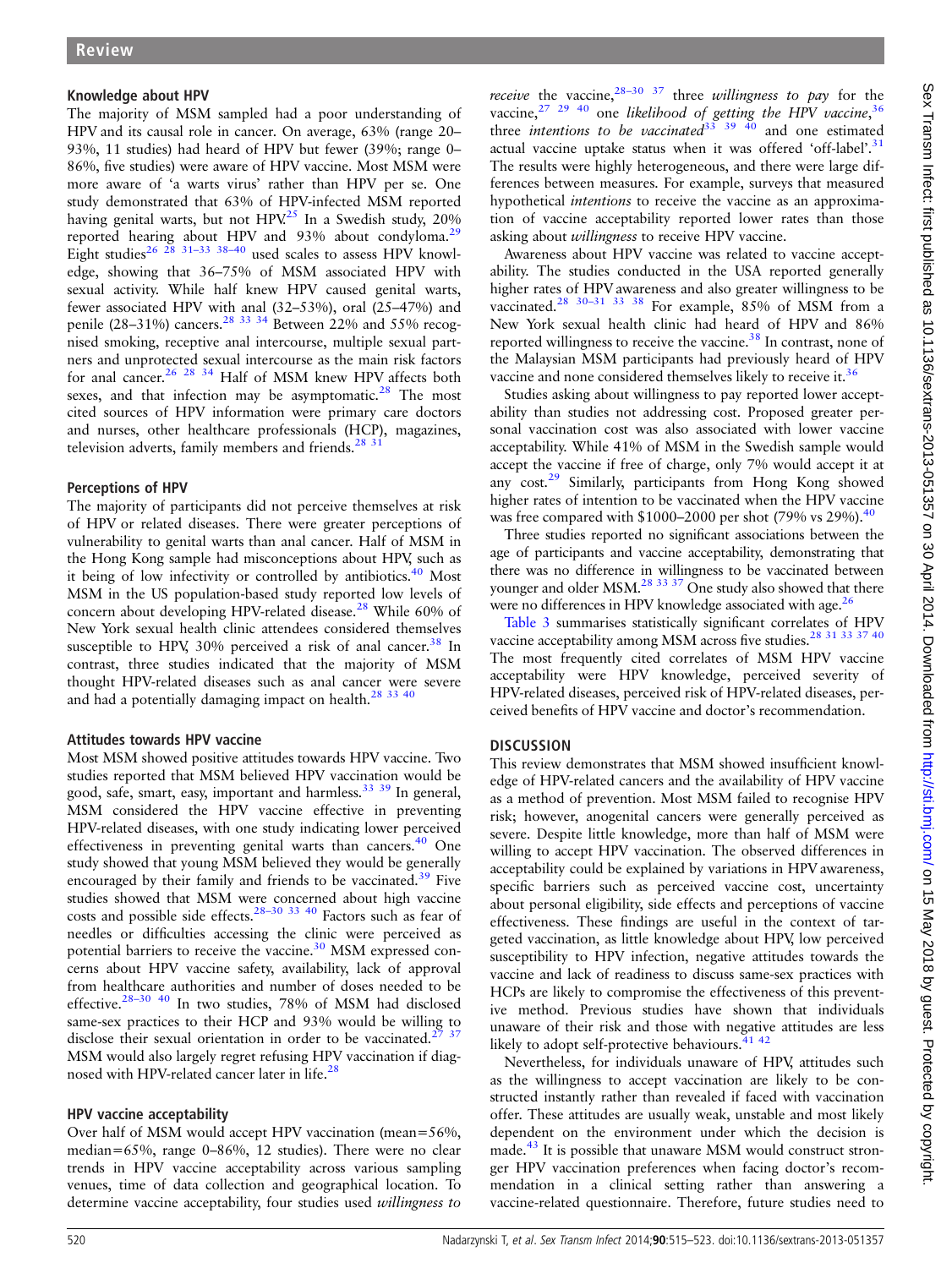<span id="page-6-0"></span>Table 3 Summary of statistically significant correlates of HPV vaccine acceptability among MSM presented in five studies

| <b>Acceptability correlates</b>                                                          | Reference  |  |  |
|------------------------------------------------------------------------------------------|------------|--|--|
| Positive correlates                                                                      |            |  |  |
| Demographic variables                                                                    |            |  |  |
| Educational attainment—having a degree                                                   | 33         |  |  |
| $>$ \$20 000 income                                                                      | 37         |  |  |
| <b>Behavioural correlates</b>                                                            |            |  |  |
| Number of lifetime sexual partners                                                       | 28         |  |  |
| Ever diagnosed with genital warts                                                        | 37         |  |  |
| Vaccinated for hepatitis A or B                                                          | 37         |  |  |
| Identified as MSM to HCP                                                                 | 37         |  |  |
| Exposed to HIV-related services in the last year (peer education)                        | 40         |  |  |
| Watching media reports promoting HPV vaccine                                             | 40         |  |  |
| Knowledge about HPV and HPV vaccine                                                      | 31, 40     |  |  |
| Heard of HPV                                                                             | 37         |  |  |
| Psychosocial correlates                                                                  |            |  |  |
| Concern about getting HPV-related disease                                                | 28         |  |  |
| Perceived severity of HPV-related disease                                                | 28, 33, 40 |  |  |
| Perceived likelihood of getting HPV-related disease                                      | 28, 33     |  |  |
| Anticipated regret                                                                       | 28         |  |  |
| Perceived effectiveness of HPV vaccine                                                   | 28         |  |  |
| Perceived benefits of HPV vaccination                                                    | 33, 40     |  |  |
| Attitudes towards HPV vaccine                                                            | 33         |  |  |
| Belief that doctor would recommend HPV vaccine                                           | 28.40      |  |  |
| Belief that peers would recommend HPV vaccine                                            | 40         |  |  |
| Negative correlates                                                                      |            |  |  |
| <b>Behavioural correlates</b>                                                            |            |  |  |
| Not using recreational drugs before or during sex                                        | 37         |  |  |
| Age of first oral sex with a man                                                         | 31         |  |  |
| Unprotected anal intercourse in the last 6 months                                        | 40         |  |  |
| Psychosocial correlates                                                                  |            |  |  |
| Perceived barriers to HPV vaccination (cost, safety)                                     | 33         |  |  |
| Belief that HPV vaccine is a sign of promiscuity                                         | 40         |  |  |
| Not self-identified as gay                                                               | 37         |  |  |
| HCP, healthcare providers; HPV, human papillomavirus; MSM, men who have sex with<br>men. |            |  |  |

assess HPV vaccine acceptability in the specific context of MSM-targeted vaccination incorporating information about the potential compromised effectiveness (due to the risk of HPV infection), settings, price, delivery methods and so on. We recommend that future acceptability measures portray scenarios, under which the hypothetical decision is going to be made, in order to increase individual understanding of the vaccination context, assess vaccine desirability and to identify the consistency of these preferences.

HPV awareness might be related to vaccine acceptability, and therefore, it is crucial to examine whether educating MSM about HPV would predict higher vaccine acceptability. Additional health promotion could also encourage younger MSM to disclose sexual orientation to enable discussion of HPV vaccine availability. Knowledge about hepatitis B vaccine and openness about sexual orientation to HCPs predicts hepatitis B vaccination[.44](#page-8-0) UK data demonstrate a 90% uptake of hepatitis B vaccine among MSM at sexual health clinics, suggesting MSM are willing to adopt protective behaviours against sexually transmitted infections (STIs).<sup>[45](#page-8-0)</sup> Australian data indicate that high coverage of MSM-targeted hepatitis B vaccination has contributed to increased levels of hepatitis B immunity in MSM.[46](#page-8-0) Although this suggests that MSM-targeted vaccination

is acceptable and achievable, uncertainty exists as to what degree HPV and hepatitis B vaccination strategies can be compared across various healthcare systems and countries. Consideration should be also given to the specific additional resources needed for this strategy to succeed such as information campaigns encouraging vaccination when evaluating its practicability.

The feasibility of targeted vaccination in various settings (eg, primary care, pharmacies, specialised sexual health services, alternative settings $47$ ) needs to be explored to identify strategies to enable a large number of MSM to accept HPV vaccination. Willingness to accept HPV vaccine at an early stage of sexual activity is likely to play an important role in establishing effectiveness of this risk-based strategy. Correspondingly, future studies need to examine HCP's attitudes towards offering HPV vaccination to their MSM patients and identify potential training requirements, as doctor's recommendation is a significant factor likely to influence the efficacy of this strategy.

#### Methodological issues

There is wide variation in individual study designs, methodological approaches and characteristics of MSM resulting in limited comparability of findings. There is no standardised measurement of vaccine acceptability, and researchers report willingness, intentions or likelihood when referring to the hypothetical openness and readiness to receive HPV vaccination. These constructs are likely to represent different psychological properties and could introduce bias when estimating vaccine desirability or uptake rates.<sup>[48](#page-8-0)</sup> For example, participants unaware of HPV might be unable to construct intentions to be vaccinated, indicating restrictions of this measurement when assessing hypothetical behaviours. As such, there is a need to develop a sensitive and standardised measurement of vaccine acceptability that could be incorporated in modelling of vaccination behaviour.

The earlier studies present lower quality and the applicability of findings when estimating the feasibility of MSM-targeted HPV vaccination. While nine studies recruited MSM, seven were aimed at males in general, restricting generalisability of findings. Inability to relate the content of the questionnaire to individual circumstances might influence the validity of results. Two studies attempted to recruit MSM via populationrepresentative sampling, whereas most studies were conducted in predominantly urban places likely to be visited by MSM (eg, gay pride, sexual health clinic). These sampling methods are likely to attract MSM with substantial sexual experience. Only three studies focused on perceptions and preferences of MSM below the age of 26 who would most benefit from vaccination against HPV. Future studies need to focus on younger MSM, as this group is most relevant for HPV vaccination. Studies used various measurements of HPV knowledge, and it was challenging to distinguish whether participants were primed with any information about HPV. Any form of priming could influence vaccine acceptability. Only five studies incorporated theoretical frameworks when examining correlates of HPV vaccine acceptability. It is important to understand how MSM perceive their own risk and whether HPV information would result in positive attitudes towards HPV vaccination. Finally, seven studies assessed sexual history and additional behavioural data enhance the understanding of whether sexual experience is associated with vaccine acceptability.

# **CONCLUSION**

Despite poor knowledge about HPV, most MSM are receptive to HPV vaccination. Future intervention studies need to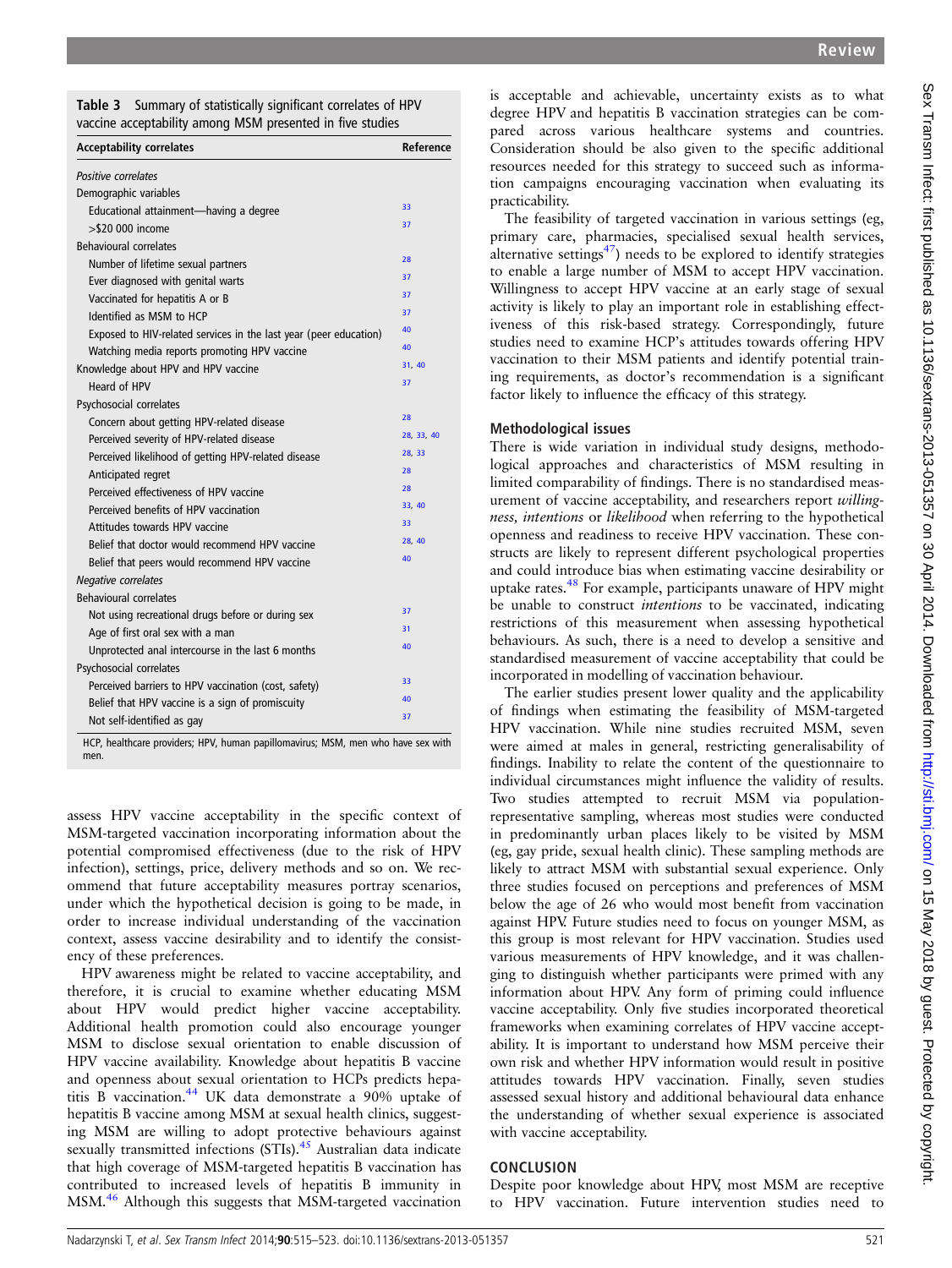<span id="page-7-0"></span>examine whether awareness campaigns with corresponding doctor's recommendation result in higher HPV vaccine acceptability. In order to design the most optimal MSM-targeted HPV vaccination programmes, it is essential to understand which demographic, behavioural and psychosocial factors correlate with vaccine acceptability among MSM. We recommend that future studies focus on MSM with little sexual experience, apply measures of acceptability that incorporate specific vaccination scenario, use theoretical frameworks and define predictors of HPV vaccine acceptability and uptake. It is crucial to understand factors that would enable sexual orientation disclosure of young MSM and whether offering a vaccination combination for both HPV and hepatitis B could potentially attract a larger number of MSM willing to be vaccinated. As such, in the absence of gender-neutral HPV vaccination, MSM-targeted strategies would require the implementation of sensitive techniques at an individual level to encourage a large number of MSM to discuss their HPV risk and the availability of HPV vaccine.

## Key messages

- ▸ Men who have sex with men (MSM) have poor understanding of the causal role of human papillomavirus (HPV) in the development of anogenital and oral cancers.
- The majority of MSM did not consider themselves at risk of HPV.
- Men who were aware of the virus expressed greater willingness to receive the vaccine.
- ▸ The diverse HPV vaccine acceptability measures used in these studies might not indicate actual uptake rates. Future research must use validated tools, able to predict vaccination uptake.
- More research is needed to understand which factors predict HPV vaccine acceptability among MSM with little sexual experience.

#### Handling editor David A Lewis

Acknowledgements The authors thank two anonymous reviewers for their useful comments.

Contributors TN and CL designed the review. TN and CJJ extracted the data and contributed to the analyses. All authors contributed to the drafting of the manuscript and approved the final version of the manuscript.

Funding This work was funded through a competitive PhD scholarship from the University of Brighton.

#### Competing interests None.

Provenance and peer review Not commissioned; externally peer reviewed.

#### **REFERENCE**

- 1 Hartwig S, Syrjänen S, Dominiak-Felden G, et al. Estimation of the epidemiological burden of human papillomavirus-related cancers and non-malignant diseases in men in Europe: a review. BMC Cancer 2012;12:30.
- 2 Chaturvedi AK. Beyond Cervical Cancer: Burden of Other HPV-Related Cancers Among Men and Women. J Adolesc Health 2010;46:S20–6.
- 3 Dunne EF, Nielson CM, Stone KM, et al. Prevalence of HPV Infection among Men: A Systematic Review of the Literature. J Infect Dis 2006;194:1044–57.
- 4 Machalek DA, Poynten M, Jin F, et al. Anal human papillomavirus infection and associated neoplastic lesions in men who have sex with men: a systematic review and meta-analysis. Lancet Oncol 2012;13:487–500.
- Palefsky JM, Holly EA, Efirdc JT, et al. Anal intraepithelial neoplasia in the highly active antiretroviral therapy era among HIV-positive men who have sex with men. AIDS 2005;19:1407–14.
- 6 Nielsen A, Munk C, Kjaer SK. Trends in incidence of anal cancer and high-grade anal intraepithelial neoplasia in Denmark, 1978–2008. Int J Cancer 2012;130:1168–73.
- 7 Bosch FX, Broker TR, Forman D, et al. Comprehensive control of Human Papillomavirus infections and related diseases. Vaccine 2013:31:l1–l31.
- 8 Ali H, Donovan B, Wand H, et al. Genital warts in young Australians five years into national human papillomavirus vaccination programme: national surveillance data. BMJ 2013;346:f2032.
- Jemal A, Simard EP, Dorell C, et al. Annual Report to the Nation on the Status of Cancer, 1975–2009, Featuring the Burden and Trends in Human Papillomavirus (HPV)-Associated Cancers and HPV Vaccination Coverage Levels. JNCI 2013;105:175–201.
- 10 European Centre for Disease Prevention and Control. Introduction of HPV vaccines in European Union counties: an update. Stockholm, Luxembourg: European Centre for Disease Prevention and Control; Publications Office [of the European Union], 2012.
- 11 Wolitski RJ, Stall R, Valdiserri RO. Unequal opportunity: health disparities affecting gay and bisexual men in the United States. New York, USA: Oxford University Press, 2008:1.
- 12 Palefsky JM, Giuliano AR, Goldstone S, et al. HPV Vaccine against Anal HPV Infection and Anal Intraepithelial Neoplasia. N. Engl J Med 2011;365:1576–85.
- 13 Poynten IM, Jin F, Templeton DJ, et al. Prevalence, Incidence, and Risk Factors for Human Papillomavirus 16 Seropositivity in Australian Homosexual Men. Sex Transm Dis 2012;39:726–32.
- 14 Kim JJ. Targeted human papillomavirus vaccination of men who have sex with men in the USA: a cost-effectiveness modelling analysis. Lancet Infect Dis 2010;10:845–52.
- 15 Lawton MD, Nathan M, Asboe D. HPV vaccination to prevent anal cancer in men who have sex with men. Sex Transm Infect 2013:89:342–3.
- 16 Petroll AE, Mosack KE. Physician awareness of sexual orientation and preventive health recommendations to men who have sex with men. Sex Transm Dis 2011;38:63–7.
- 17 Moher D, Liberati A, Tetzlaff J. et al. Preferred reporting items for systematic reviews and meta-analyses: the PRISMA statement. Ann Intern Med 2009;151:264–9.
- 18 Von Elm E, Altman DG, Egger M, et al. The Strengthening the Reporting of Observational Studies in Epidemiology (STROBE) Statement: guidelines for reporting observational studies. Prev Med 2007;45:247–51.
- 19 Higgins JPT, Altman DG, Gotzsche PC, et al. The Cochrane Collaboration's tool for assessing risk of bias in randomised trials. BMJ 2011;343:d5928.
- 20 Mehta P, Sharma M. Predictors of HPV vaccine in college men. J Community Med Health Edu 2011;1:111.
- 21 Bynum S, Brandt H, Friedman D, et al. Beliefs, and behaviors: examining human papillomavirus-related gender differences among African American College students. J Am Coll Health 2011;59:296–302.
- 22 Gerend MA, Barley J. Human papillomavirus vaccine acceptability among young adult men. Sex Transm Dis 2009;36:58–62.
- 23 Crosby RA, DiClemente RJ, Salazar LF, et al. Gardasil for guys: correlates of intent to be vaccinated. *J Mens health* 2011;8:119-25.
- 24 Ferris DG, Waller JL, Miller J, et al. Variables Associated With Human Papillomavirus (HPV) Vaccine Acceptance by Men. J Am Board Fam Med 2009;22:34–42.
- 25 Tider DS, Parsons JT, Bimbi DS. Knowledge of human papillomavirus and effects on sexual behaviour of gay/bisexual men: a brief report. Int J STD AIDS 2005;16:707-8.
- 26 Pitts MK, Fox C, Willis J, et al. What do gay men know about human papillomavirus? Australian gay men's knowledge and experience of anal cancer screening and human papillomavirus. Sex Transm Dis 2007;34:170–3.
- 27 Simatherai D, Bradshaw CS, Fairley CK, et al. What men who have sex with men think about the human papillomavirus vaccine. Sex Transm Infect 2008;85:148–9.
- 28 Reiter PL, Brewer NT, McRee A-L, et al. Acceptability of HPV vaccine among a national sample of gay and bisexual men. Sex Transm Dis 2010;37:197–203.
- 29 Sundström K, Tran TN, Lundholm C, et al. Acceptability of HPV vaccination among young adults aged 18–30 years–a population based survey in Sweden. Vaccine 2010;28:7492–500.
- 30 Hernandez BY, Wilkens L, Thompson P, et al. Acceptability of prophylactic human papillomavirus vaccination among adult men. Human Vaccin 2010;6:467-75.
- 31 Thomas EA, Goldstone SE. Should I or shouldn't I: decision making, knowledge and behavioral effects of quadrivalent HPV vaccination in men who have sex with men. Vaccine 2011;29:570–6.
- 32 Blackwell CW, Eden C. Human papillomavirus and anorectal carcinoma knowledge in men who have sex with men. JANAC 2011;22:444–53.
- 33 Wheldon CW, Daley EM, Buhi ER, et al. Health beliefs and attitudes associated with HPV vaccine intention among young gay and bisexual men in the southeastern United States. Vaccine 2011;29:8060–5.
- 34 Pelullo CP, Di Giuseppe G, Angelillo IF. Human Papillomavirus Infection: Knowledge, Attitudes, and Behaviors among Lesbian, Gay Men, and Bisexual in Italy. Medeiros R, editor. PLoS ONE 2012;7:e42856.
- 35 Colón-López V, Ortiz AP, Del Toro-Mejías LM, et al. Awareness and knowledge of Human Papillomavirus (HPV) infection among high-risk men of Hispanic origin attending a Sexually Transmitted Infection (STI) clinic. BMC Infect Dis 2012;12:346.